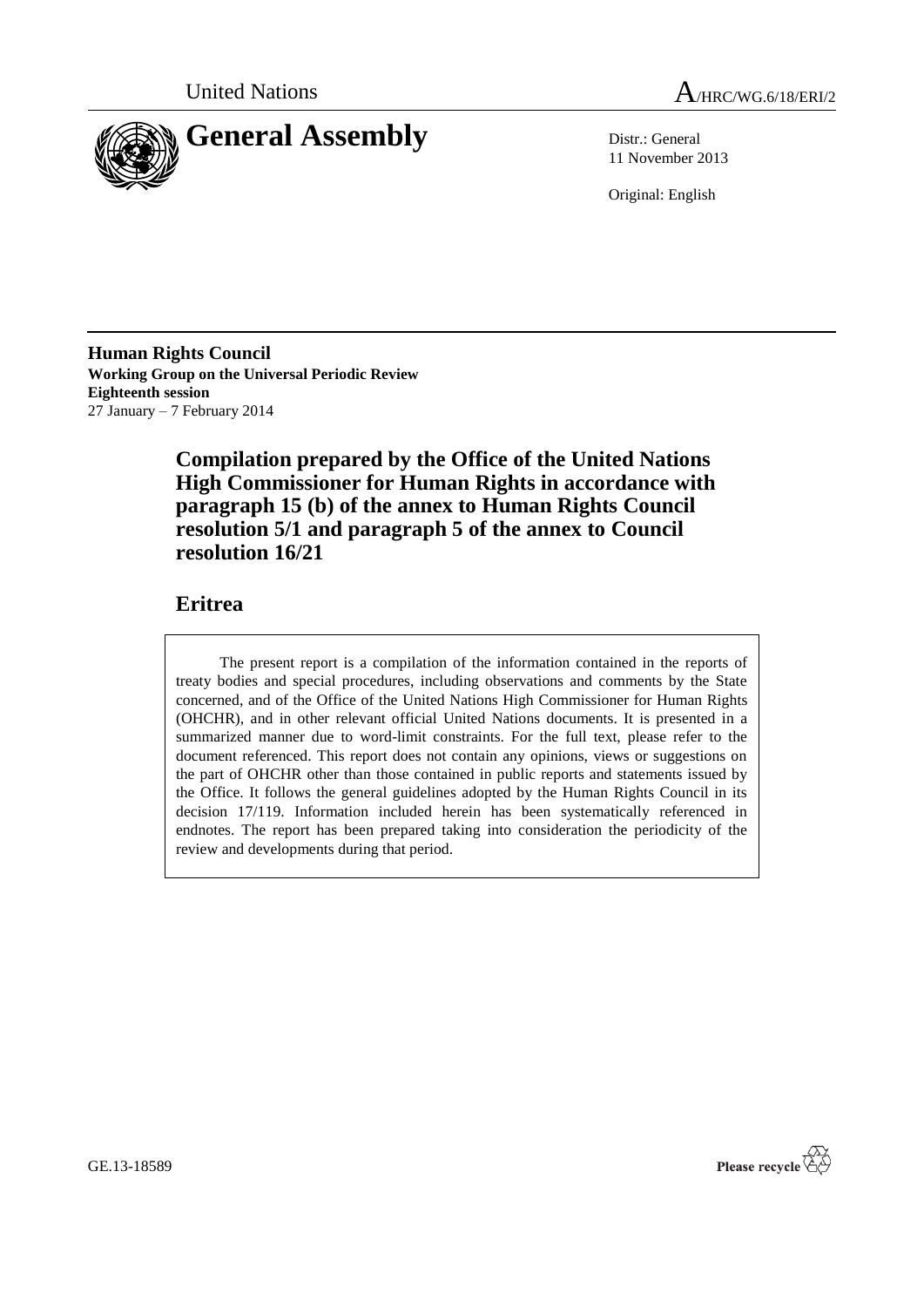# **I. Background and framework**

## **A. Scope of international obligations<sup>1</sup>**

**International human rights treaties<sup>2</sup>**

|                                                        | Status during previous<br>cycle | Action after review | Not ratified/not accepted |
|--------------------------------------------------------|---------------------------------|---------------------|---------------------------|
| Ratification,                                          | <b>ICERD</b> (2001)             |                     | <b>ICCPR-OP2</b>          |
| accession or<br>succession                             | <b>ICESCR (2001)</b>            |                     | <b>CAT</b>                |
|                                                        | <b>ICCPR (2002)</b>             |                     | OP-CAT                    |
|                                                        | <b>CEDAW</b> (1995)             |                     | <b>ICRMW</b>              |
|                                                        | CRC (1994)                      |                     | <b>CRPD</b>               |
|                                                        | OP-CRC-AC (2005)                |                     | <b>CPED</b>               |
|                                                        | OP-CRC-SC (2005)                |                     |                           |
| Reservations,<br>declarations and/or<br>understandings |                                 |                     |                           |
| Complaint                                              |                                 |                     | ICERD, art. 14            |
| procedures, inquiry<br>and urgent action <sup>3</sup>  |                                 |                     | <b>OP-ICESCR</b>          |
|                                                        |                                 |                     | ICCPR, art. 41            |
|                                                        |                                 |                     | <b>ICCPR-OP1</b>          |
|                                                        |                                 |                     | OP-CEDAW                  |
|                                                        |                                 |                     | <b>CAT</b>                |
|                                                        |                                 |                     | OP-CRC-IC                 |
|                                                        |                                 |                     | <b>ICRMW</b>              |
|                                                        |                                 |                     | OP-CRPD                   |
|                                                        |                                 |                     | <b>CPED</b>               |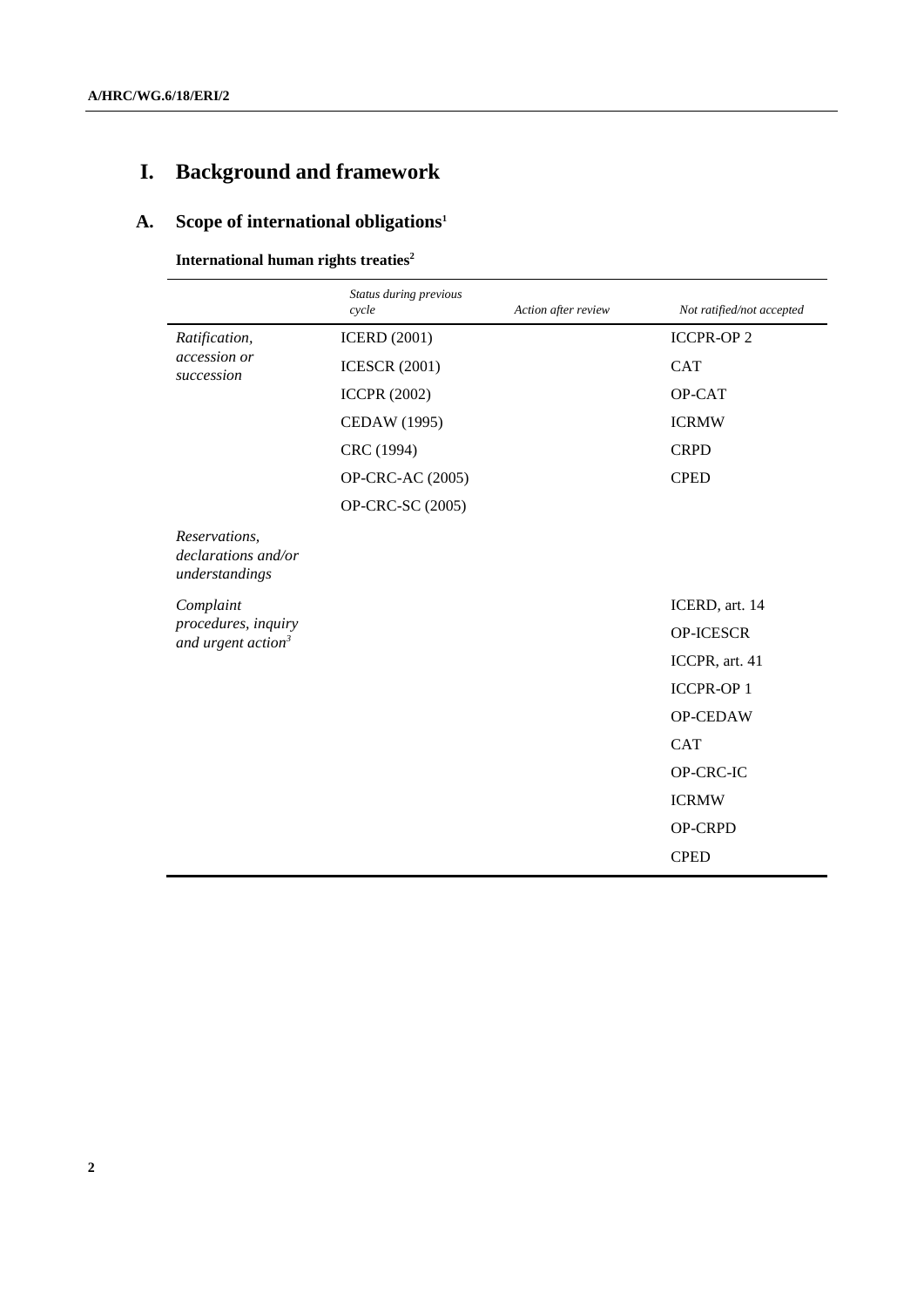|                                             | Status during previous cycle                                                                          | Action after review | Not ratified                                                                                |
|---------------------------------------------|-------------------------------------------------------------------------------------------------------|---------------------|---------------------------------------------------------------------------------------------|
| Ratification,<br>accession or<br>succession | Geneva Conventions of<br>12 August 1949, except<br>Additional Protocols I, II<br>and III <sup>4</sup> |                     | Convention on the<br>Prevention and<br>Punishment of the<br>Crime of Genocide               |
|                                             | <b>ILO</b> fundamental<br>conventions, except No.<br>$182^{5}$                                        |                     | Rome Statute of the<br><b>International Criminal</b><br>Court                               |
|                                             |                                                                                                       |                     | <b>ILO</b> Convention<br>No. 182 <sup>6</sup>                                               |
|                                             |                                                                                                       |                     | <b>ILO</b> conventions<br>Nos. 169 and $189^7$                                              |
|                                             |                                                                                                       |                     | <b>Additional Protocols</b><br>I, II and III to the 1949<br>Geneva Conventions <sup>8</sup> |
|                                             |                                                                                                       |                     | Palermo Protocol <sup>9</sup>                                                               |
|                                             |                                                                                                       |                     | Conventions on<br>refugees and stateless<br>persons <sup>10</sup>                           |
|                                             |                                                                                                       |                     | <b>UNESCO</b> Convention<br>against Discrimination<br>in Education                          |

#### **Other main relevant international instruments**

1. In 2013, the Special Rapporteur on the situation of human rights in Eritrea (Special Rapporteur on Eritrea) stated that Eritrea was not a party to some core treaties including CAT, ICRMW, CPED and CRPD.<sup>11</sup>

2. The United Nations Educational, Scientific and Cultural Organization (UNESCO) stated that Eritrea was not a party to the Convention against Discrimination in Education. It encouraged Eritrea to ratify the Convention.<sup>12</sup> Eritrea is also not a party to the UNESCO Convention on Technical and Vocational Education.<sup>13</sup>

## **B. Constitutional and legislative framework**

3. The Special Rapporteur on Eritrea stated that Eritrea operated on pre-constitutional transitional powers. The Constitution of Eritrea, adopted in 1997, was meant to come into effect following the National Assembly elections, which were originally scheduled to take place in 1997, but was postponed indefinitely.<sup>14</sup> The Special Rapporteur on Eritrea recommended, inter alia, the implementation of the Constitution and the holding of free, fair and transparent democratic national elections.<sup>15</sup>

4. On 14 June 2013, the Human Rights Council called on the Government of Eritrea to fully implement, the Constitution without delay, and to govern in accordance with the principles of the rule of law.16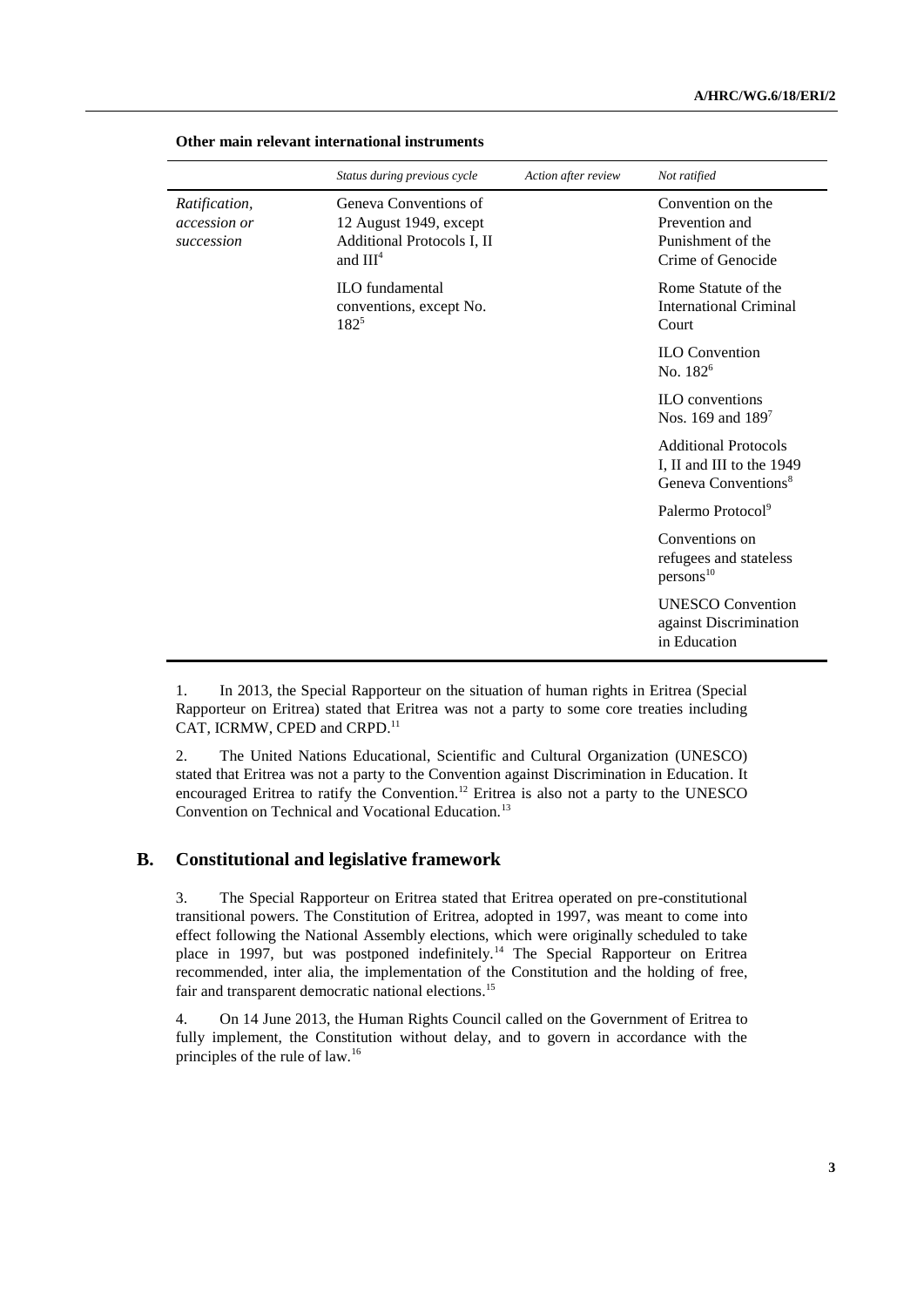## **C. Institutional and human rights infrastructure and policy measures**

5. The Special Rapporteur on Eritrea stated that although the Constitution of Eritrea included a Bill of Rights, the Government of Eritrea continued to systematically violate these very fundamental rights, due, inter alia, to a lack of credible institutions through which individuals could take their complaints to be examined and have their rights upheld.<sup>17</sup>

## **II. Cooperation with human rights mechanisms**

6. The Special Rapporteur on Eritrea stated that a reply to her request to visit Eritrea for consultations with relevant officials from the Government and other actors remained pending.<sup>18</sup>

7. On 25 June 2013, the Human Rights Council expressed concern at the failure of the Government of Eritrea to cooperate with the Special Rapporteur on Eritrea.<sup>19</sup> The Council called on the Government of Eritrea to cooperate fully with the Special Rapporteur on Eritrea; to permit her access to the country; to give due consideration to the recommendations contained in her first report; and to provide the information necessary for the fulfilment of her mandate. 20

8. The Special Rapporteur on Eritrea stated that Eritrea had participated actively in the universal periodic review in November 2009. The Government of Eritrea has reportedly taken steps to follow-up on the review, including sending the recommendations made to the relevant ministries and calling for their implementation. The United Nations country team is engaging with the Government of Eritrea with regard to follow-up.<sup>21</sup> The Special Rapporteur on Eritrea recommended that Eritrea ensure an inclusive and comprehensive follow-up process to the UPR. 22

| Treaty body            | Concluding<br>observations<br>included in<br>previous review | Latest report<br>submitted since<br>previous review | Latest<br>concluding<br>observations | Reporting status                                                                                                |
|------------------------|--------------------------------------------------------------|-----------------------------------------------------|--------------------------------------|-----------------------------------------------------------------------------------------------------------------|
| <b>CERD</b>            |                                                              |                                                     |                                      | First to third reports<br>overdue since 2006                                                                    |
| <b>CESCR</b>           |                                                              |                                                     |                                      | Initial report overdue since<br>2003                                                                            |
| <b>HR</b><br>Committee |                                                              |                                                     |                                      | Initial report overdue since<br>2003                                                                            |
| <b>CEDAW</b>           | February 2006                                                | 2012                                                |                                      | Fourth report pending<br>consideration                                                                          |
| <b>CRC</b>             | <b>June 2008</b>                                             | 2012                                                |                                      | Fourth report pending<br>consideration; initial reports<br>to OP-CRC-AC and OP-<br>CRC-SC overdue since<br>2007 |

## **A. Cooperation with treaty bodies**<sup>23</sup>

**Reporting status**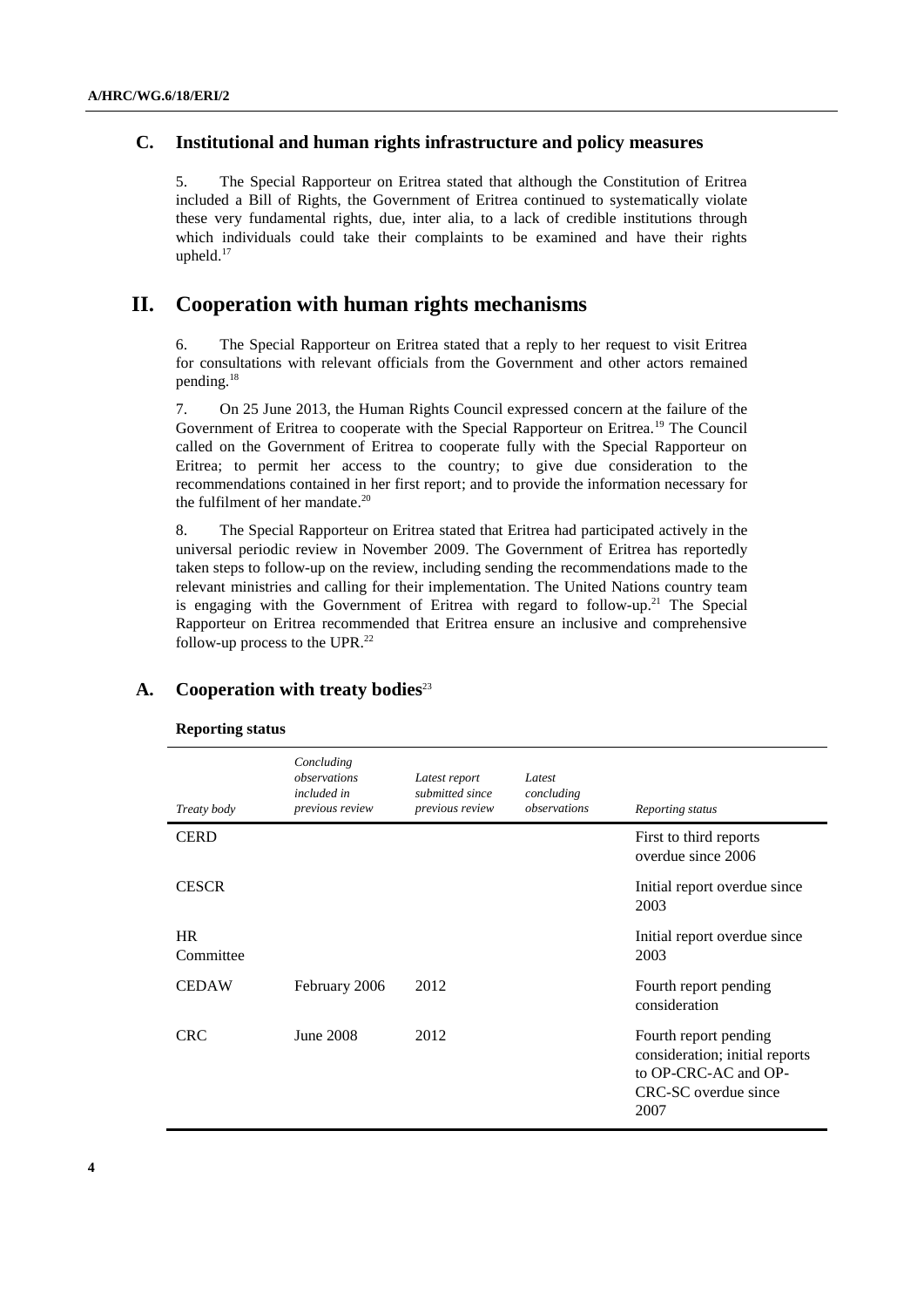## **B.** Cooperation with special procedures<sup>24</sup>

|                                   | Status during previous cycle                                  | Current status                |  |
|-----------------------------------|---------------------------------------------------------------|-------------------------------|--|
| Standing invitation               | N <sub>0</sub>                                                | N <sub>0</sub>                |  |
| Visits undertaken                 |                                                               |                               |  |
| Visits agreed to in principle     |                                                               |                               |  |
| <i>Visits requested</i>           | Freedom of opinion and                                        | Torture $(2010)$ ,            |  |
|                                   | expression                                                    | Summary executions (2010)     |  |
|                                   | Freedom of religion or belief<br>Food                         | SR on Eritrea (2012 and 2013) |  |
|                                   |                                                               |                               |  |
|                                   | Torture                                                       |                               |  |
| Responses to letters of           | During the period under review four communications were sent. |                               |  |
| allegations and urgent<br>appeals | The Government has not replied to any.                        |                               |  |

9. The Special Rapporteur on Eritrea stated that the Government had not issued a standing invitation to the special procedures mandate holders of the Human Rights Council and had not agreed to any of the visit requests made by five special procedures mandate holders, including the Special Rapporteur on the promotion and protection of the right to freedom of opinion and expression (requested in 2003, renewed in 2005); the Special Rapporteur on freedom of religion or belief (2004); the Special Rapporteur on the right to food (2003); the Special Rapporteur on torture and other cruel, inhuman or degrading treatment or punishment (2005, 2007 and 2010); and the Special Rapporteur on extrajudicial, summary or arbitrary executions  $(2010)^{25}$  She recommended that the Government of Eritrea respond positively to these visit requests.<sup>26</sup>

## **C. Cooperation with the Office of the United Nations High Commissioner for Human Rights**

10. The High Commissioner for Human Rights (High Commissioner) stated that she had met with the Government of Eritrea in January 2012 with the objective of exploring avenues to assist in addressing human rights challenges and to that end, had offered to send a mission. Thereafter, at the request of the Government of Eritrea, a list of potential areas of cooperation was provided, but the Government has not yet replied to the proposal. The High Commissioner renewed her call for full cooperation from Eritrea.<sup>27</sup>

11. The Human Rights Council called on the Government of Eritrea to cooperate fully with OHCHR, in accordance with its international human rights obligations, by, inter alia, allowing access to an OHCHR mission as requested by the High Commissioner, the human rights treaty bodies, all mechanisms of the Human Rights Council, and with all international and regional human rights mechanisms.<sup>28</sup>

12. The Special Rapporteur on Eritrea recommended that the Government seek technical assistance from OHCHR and other agencies, as appropriate, with a view to facilitating the promotion and protection of human rights.29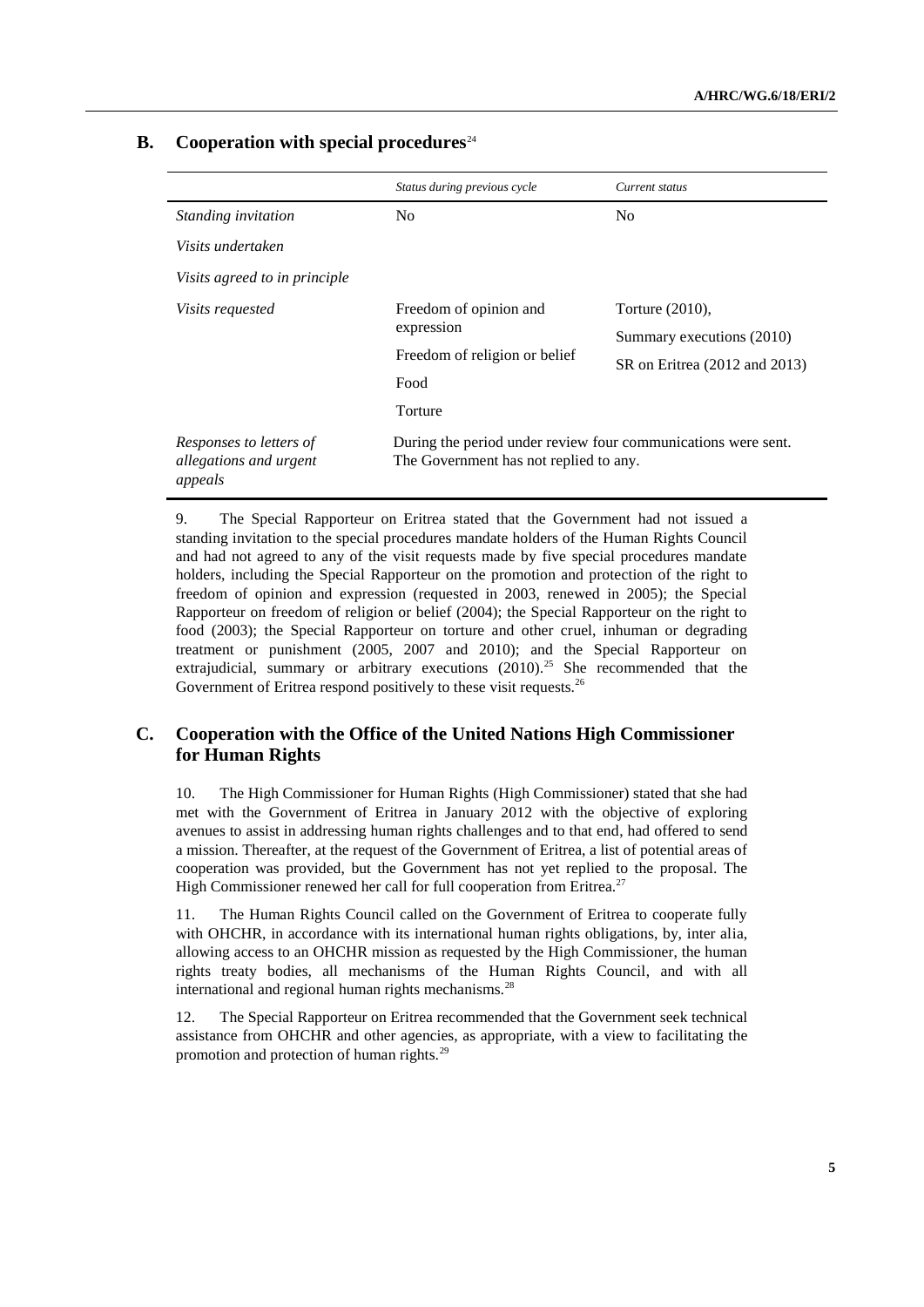## **III. Implementation of international human rights obligations, taking into account applicable international humanitarian law**

#### **A. Equality and non-discrimination**

13. The Special Rapporteur on Eritrea stated that the situation of women was cause for concern. Eritrean society remains patriarchal to a large extent; while women may have the same legal rights as men, they are not treated equally.<sup>30</sup>

#### **B. Right to life, liberty and security of the person**

14. In June 2013, the Human Rights Council strongly condemned the continued, widespread and systematic violations of human rights and fundamental freedoms by the Eritrean authorities, including arbitrary and extrajudicial executions, enforced disappearances, the use of torture, arbitrary and incommunicado detention without recourse to justice, and detention in inhumane and degrading conditions.<sup>31</sup> The Council called on the Government of Eritrea to end its use of arbitrary detention of its citizens, and to end the use of torture or other cruel, inhumane and degrading treatment or punishment.<sup>32</sup>

15. The Special Rapporteur on Eritrea stated that border military personnel had standing orders to implement a shoot-to-kill policy with regard to persons attempting to flee the country. An unknown number of people have been shot near the Eritrean borders, allegedly for attempting to leave the country illegally.<sup>33</sup> The Special Rapporteur on Eritrea recommended that Eritrea cease the shoot-to-kill policy with immediate effect.<sup>34</sup>

16. The Special Rapporteur on Eritrea stated that political prisoners, other detainees, military deserters, "refouled" refugees, failed asylum seekers and students at Sawa were subjected to torture, cruel, inhuman and degrading treatment or punishment. Detainees are particularly vulnerable to abuse, as they are held incommunicado, without legal procedures or safeguards, and access by family, doctors or lawyers is denied. Perpetrators were not prosecuted or punished, thus perpetuating a culture of impunity.<sup>35</sup> The Special Rapporteur on Eritrea recommended that Eritrea stop the use of torture, establish an adequate complaints mechanism and ensure that prompt and effective investigations are conducted into all allegations of torture and ill-treatment with a view to bringing alleged perpetrators to justice.<sup>36</sup> He also recommended that Eritrea close all unofficial and secret places of detention, put an immediate end to the practice of incommunicado detention and allow access to prisoners by family members, lawyers and judges.<sup>37</sup>

17. The Special Rapporteur on Eritrea stated that the number of people arrested and detained without charge or due process run into the thousands.<sup>38</sup> Detainees are held without being informed of the reason for their arrest and without an arrest warrant.<sup>39</sup> Detainees are arrested at night, or kidnapped, blindfolded and driven around before being subjected to interrogation by agents in civilian clothes; they are either dumped in a cell in an underground prison or in secret places of detention; they don't know where they are being taken to (nor do their families) and are too afraid to ask. They are removed from their places of detention for interrogation at regular intervals and the identity of the interrogators are kept secret, as they shroud their faces.<sup>40</sup>

18. The Special Rapporteur on Eritrea stated that the practice of enforced disappearance was used to intimidate people, install a climate of fear and deter people from claiming their rights. While unknown numbers of Eritreans have disappeared, the most prominent cases include 11 political leaders, members of the "G-15" and 10 journalists, all of whom were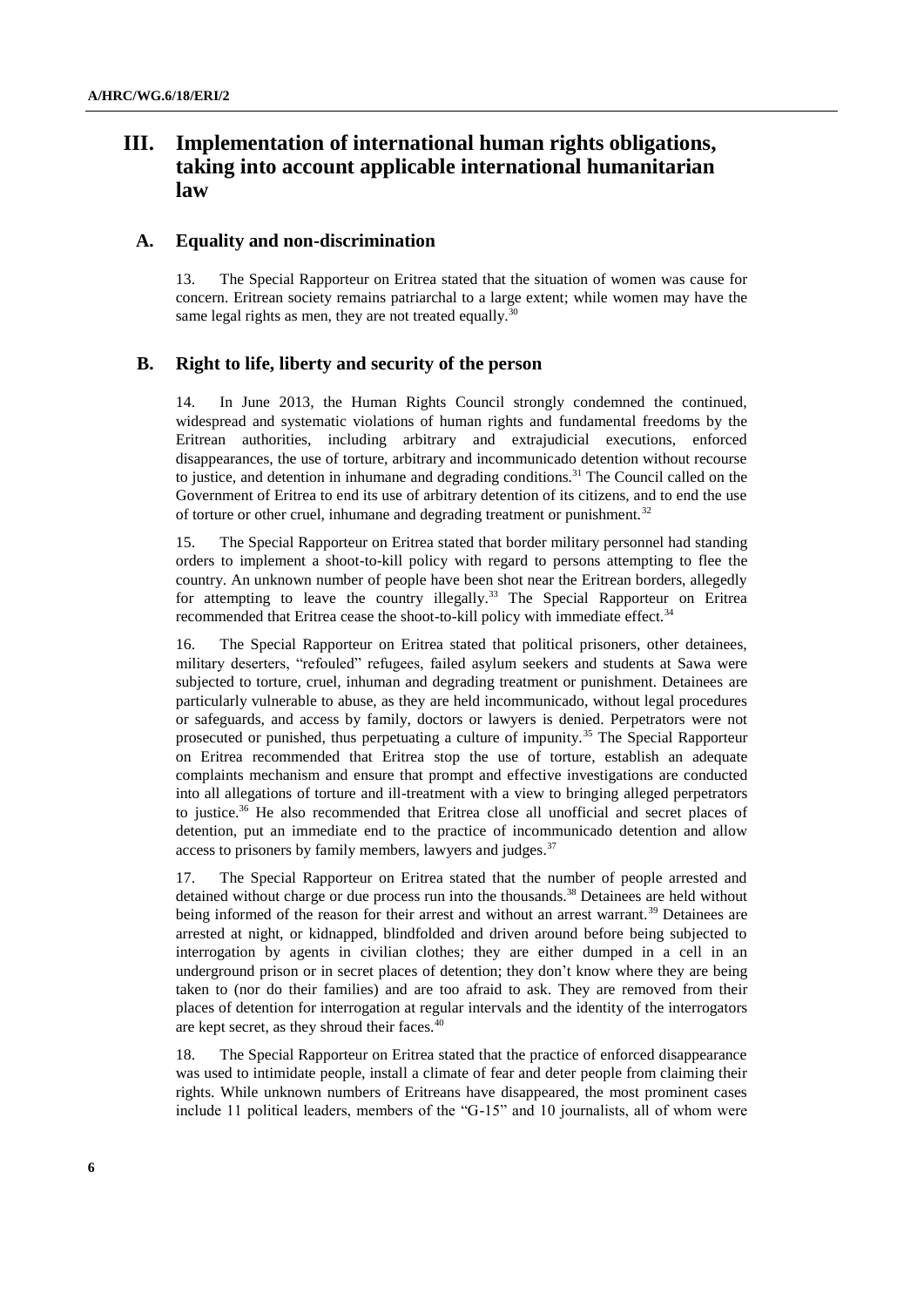arrested in 2001. The Government of Eritrea has refused to provide any information on their fate.<sup>41</sup> The Special Rapporteur on Eritrea recommended that Eritrea immediately release, or charge and bring before a court of law the "G-15" members and the journalists arrested in 2001. She also recommended that other political prisoners and those detained on the basis of their religious belief be released.<sup>42</sup>

19. Special procedures mandate holders have sent communications (in 2007 and 2012) regarding Abune Antonios, Patriarch of the Eritrean Orthodox Tewhado Church, who has been under house arrest since January 2006 for refusing to excommunicate 3,000 members of the Medhane Alem Sunday School movement and calling for the release of other imprisoned Christians. On 27 May 2007, Patriarch Antonios was forcibly removed from his residence and taken to an undisclosed location, and has since been detained incommunicado. Patriarch Antonios, who is 85 years old, has allegedly been denied medical assistance for his severe diabetes and deteriorating health, as well as allegedly denied access to religious support and has not been able to celebrate the Holy Eucharist and observe special feast days.<sup>43</sup>

20. The Special Rapporteur on Eritrea stated that the promulgation of proclamation No. 158/2007 banning female genital mutilation (FGM) or cutting and subsequent advocacy against the practice has resulted in a decrease in the practice, especially of girls under the age of 15 years, but FGM remains high. The sentence for persons found guilty of performing FGM is imprisonment for two to three years and a fine. The number of prosecutions for female genital mutilation is unknown.<sup>44</sup>

21. The Special Rapporteur on Eritrea stated that there were frequent allegations of rape and sexual harassment, particularly in military and educational training camps or during interrogation.<sup>45</sup>

22. The Special Rapporteur on Eritrea stated that although domestic violence was prohibited under the Eritrean Penal Code, it was still prevalent. Cases of domestic violence are, however, rarely brought to trial, and hence no legal penalties are imposed. Furthermore, women seldom openly discussed domestic violence, due to social pressure; such incidents are more commonly addressed within families or by the clergy and other religious figures.<sup>46</sup>

23. The Special Rapporteur on Eritrea stated that deaths in prison from torture, overcrowding, disease, inadequate food and other harsh conditions were frequent.<sup>47</sup> She recommended that Eritrea guarantee the physical integrity of all prisoners, ensure access to medical treatment, where needed, improve conditions of detention in accordance with international standards, and allow unhindered access by international monitors to all detention facilities.<sup>48</sup>

24. In 2010, the Special Rapporteur on torture sent an urgent appeal concerning the condition of detention of 26 journalists and two media workers. At least two of whom are being held in a penitentiary facility where, reports suggest that, detainees are kept in solitary confinement in underground cells where the heat is unbearable. It appears that very few prisoners return alive from that prison upon the expiration of their sentences. Another one is being held in a facility which reportedly has windowless cells measuring 3 square metres, and where prisoners are kept in solitary confinement with a light on continuously. Concern was expressed about the well-being of these persons and the condition of their detention, including their solitary confinement, which amounts to inhuman and degrading treatment.<sup>49</sup>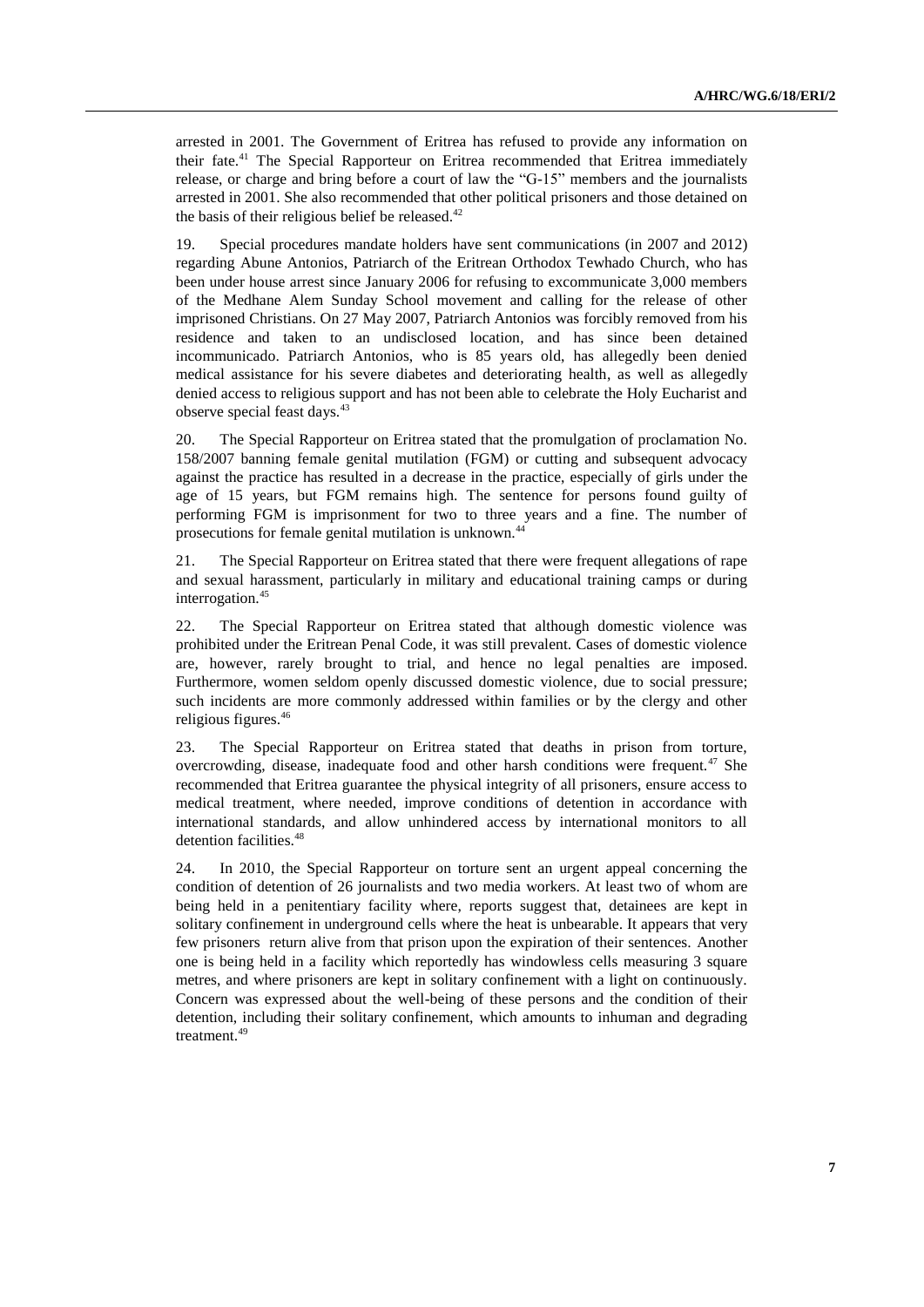## **C. Administration of justice, including impunity, and the rule of law**

25. The Special Rapporteur on Eritrea stated that the basic tenets of the rule of law were not respected owing to a centralized system of government where decision-making powers were concentrated in the hands of the President and his close collaborators. Separation of powers among the various arms of the State is non-existent. The failure to implement the Constitution is another reason for the breakdown of the rule of law, as well as other contributory factors, such as arbitrariness, lack of transparency and accountability, all of which have had a negative impact on the enjoyment of human rights and fundamental freedoms.<sup>50</sup>

26. The Special Rapporteur on Eritrea stated that the court system was weak and prone to interference. In July 2001, the Chief Judge of the High Court was removed from office after expressing his disapproval of executive interference in judicial proceedings and calling for the dismantling of the Special Court, which has jurisdiction over cases involving corruption and related crimes. The decisions of the Special Court are final and it has the power to reopen and adjudicate cases already processed through the regular criminal justice system, thereby disregarding the basic principle of double jeopardy protection and other fair trial guarantees. A high percentage of those serving in the Special Court do not have formal legal training and are not bound to apply prevailing laws.<sup>51</sup> Most governmental functions, including the creation of courts, are conducted on a de facto rather than a de jure basis, thereby completely undermining the rule of law. $52$ 

27. The Special Rapporteur on Eritrea recommended that the Government of Eritrea restore and respect the rule of law, in particular by institutionalizing an independent and transparent judiciary, ensuring checks and balances against the abuse of power and providing access to justice. 53

28. On 6 July 2012, the Human Rights Council called on the Government of Eritrea to ensure free and fair access to an independent judicial system for all detainees and to allow access to legal advocates.<sup>54</sup>

29. The Special Rapporteur on Eritrea stated that there were no internal mechanisms or institutions to hold to account those responsible for human rights violations. The State's failure to investigate and punish perpetrators and provide reparations for victims perpetuates a culture of impunity that undermines the credibility of the country's criminal justice system.<sup>55</sup> The Special Rapporteur on Eritrea recommended that the Government of Eritrea ensure accountability by promptly investigating all allegations of violence committed by police and security personnel, as well as other government actors; bringing perpetrators to justice, in particular those with command responsibility; and providing adequate redress to victims.<sup>56</sup>

## **D. Right to family life**

30. The Special Rapporteur on Eritrea reported that a high number of unaccompanied children crossed the border, often without the knowledge of their families. The children referred to their dysfunctional family circumstances and the difficulties faced in childheaded households owing to the long absence of their parents, who, as soldiers, were mostly in military camps, detained or in exile. The children also cited lack of educational opportunities and fear of forced conscription into indefinite national service as the main reasons for their decision to flee.<sup>57</sup>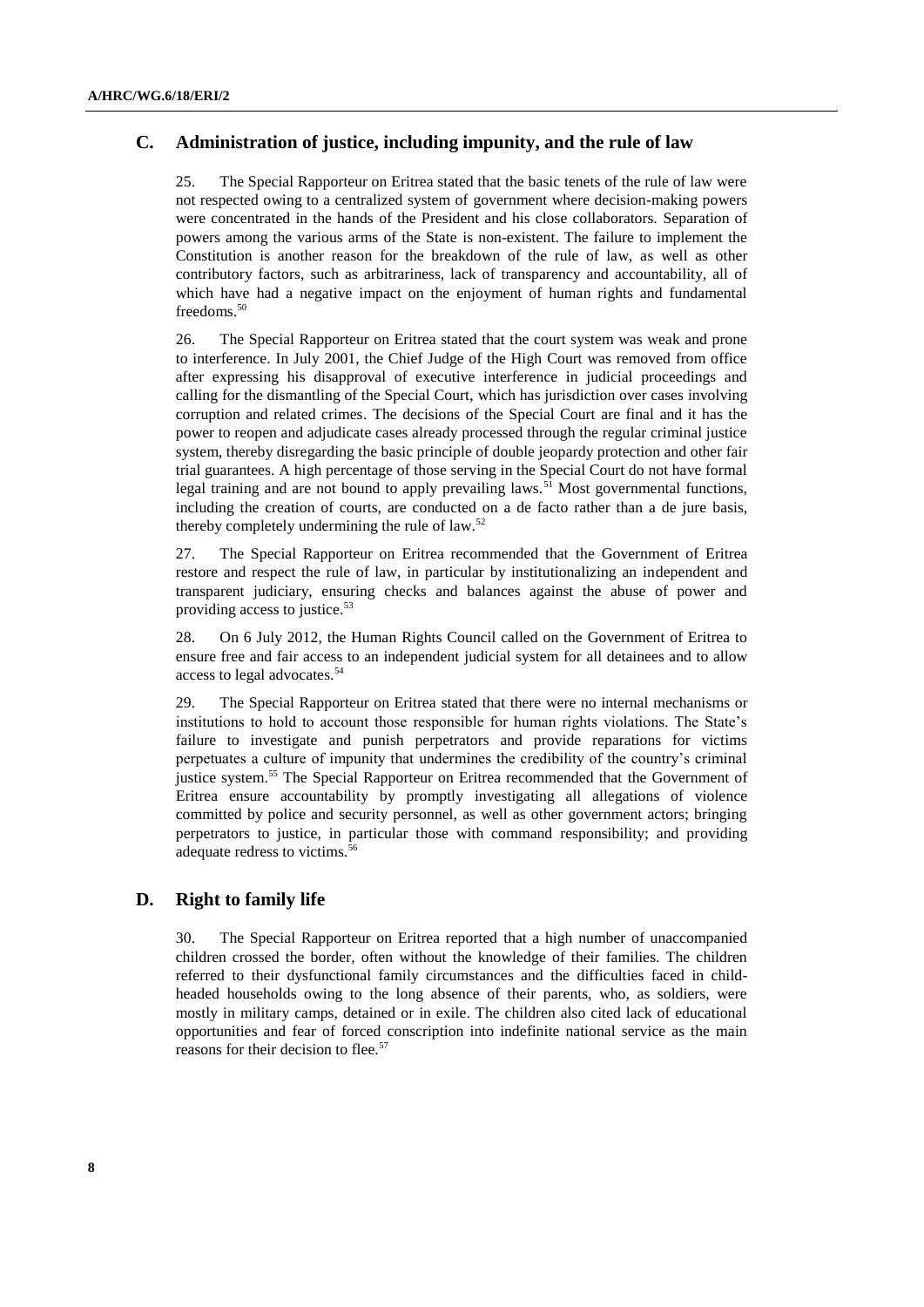## **E. Freedom of movement**

31. The Human Rights Council strongly condemned the severe restrictions on freedom of movement, including the arbitrary detention of people caught attempting to flee the country or suspected of having intentions to do so.<sup>58</sup>

32. The Special Rapporteur on Eritrea stated that travel within the country was extremely restricted and required a travel permit, which was difficult to obtain. Controls were frequent at checkpoints between cities. Freedom to leave the country was even more tightly controlled. Exit visas were required to travel abroad, and were not granted to men between 18 and 54 years of age, nor to women between 18 and 47 years. There have been reports of children as young as 5 years of age being denied applications for exit visas. The payment of the "diaspora tax", a 2 per cent tax often levied by unofficial agents of the Government and accompanied by threats, harassment and intimidation, is a prerequisite for Eritreans abroad who wish to return home.<sup>59</sup>

## **F. Freedom of religion or belief, expression, association and peaceful assembly, and right to participate in public and political life**

33. The Human Rights Council strongly condemned the severe restrictions on freedom of opinion and expression, freedom of information, freedom of thought, conscience and religion and freedom of peaceful assembly and association.<sup>60</sup> It called on the Government of Eritrea to respect everyone's right to freedom of expression, thought, conscience and religion or belief as well as freedom of peaceful assembly and of association.<sup>61</sup>

34. The Special Rapporteur on Eritrea stated that the Government of Eritrea officially recognized four religious institutions: the Evangelical Church of Eritrea, the Orthodox Church of Eritrea, the Roman Catholic Church and Sunni Islam. The followers of unrecognized religious denominations, such as Jehovah's Witness, Evangelical and Pentecostal churches, among others, face draconian restrictions, are persecuted and may be denied administrative services, such as the issuance of national identity cards. Followers of these religions were regularly arrested, detained and tortured, and submitted to severe pressure to renounce their faith.<sup>62</sup>

35. The Special Rapporteur on Eritrea stated that Eritrea did not provide for exemption from military service for conscientious objection, which leads to a large number of Jehovah's Witnesses being placed in detention, because their religion does not permit them to carry a gun.<sup>63</sup> The Human Rights Council called on the Government of Eritrea to provide for conscientious objection to military service.<sup>64</sup>

36. The Special Rapporteur on Eritrea stated that there were no private and independent press or media. Journalists do not question government policies for fear of reprisal, arrest, torture or detention and denial of due process. The propaganda channels run by the Ministry of Information are the only domestic source of news. The content and flow of information are closely controlled by Government sources.<sup>65</sup>

37. UNESCO stated that media content was controlled by the Ministry of Information which ran all television outlets, radio stations and newspapers, and that privately owned outlets no longer exist following a government ban in 2001.<sup>66</sup> UNESCO called on the Government of Eritrea to align itself with international standards on freedom of expression and freedom of the press, and to ensure that journalists and media workers are able to work in a free and safe environment.<sup>67</sup>

38. The Special Rapporteur on Eritrea stated that freedom of assembly and freedom of association were severely controlled. No political or civic organizations or independent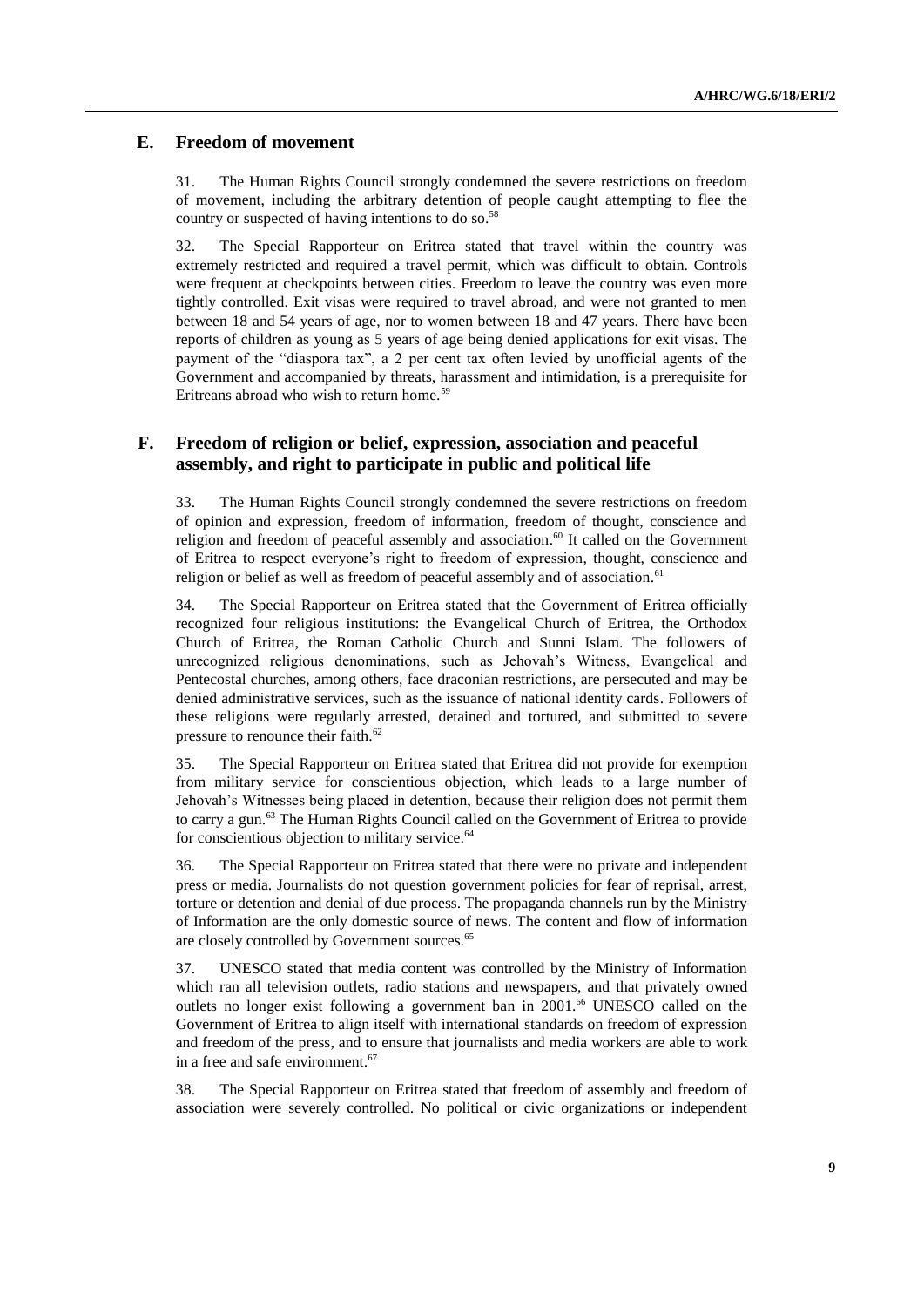non-governmental organizations are permitted, except those affiliated with the State. The Government of Eritrea does not allow the formation of any political parties or private associations. The Government of Eritrea requires those assembling in public gatherings to obtain a permit; public gatherings of more than seven people are prohibited without the required permit. 68

39. The Special Rapporteur on Eritrea stated that Internet access was limited, with a penetration below 4 per cent, primarily through cyber cafés in Asmara and other main towns. Users are closely monitored and some were reportedly arrested in early 2011. Telephone services and the Internet are unavailable in rural areas.<sup>69</sup>

40. The Special Rapporteur on Eritrea recommended that the Government of Eritrea fully respect the freedoms of expression, opinion, peaceful assembly and association as critical foundations for any democracy; that it put an end to harassment and intimidation of journalists; allow the creation of private media; and provide licences to private radio and television stations.<sup>70</sup>

#### **G. Right to work and to just and favourable conditions of work**

41. The Human Rights Council strongly condemned the forced conscription of citizens for indefinite periods of national service, a system that amounts to forced labour. It called on the Government of Eritrea to put an end to the system of indefinite national service.<sup>71</sup>

## **H. Right to social security and to an adequate standard of living**

42. The Special Rapporteur on Eritrea stated that the Government of Eritrea was experiencing difficulties in meeting the Millennium Development Goal 1 target of eradicating extreme hunger and poverty.<sup>72</sup>

43. The Special Rapporteur on Eritrea stated that there were food production shortages owing to recurrent drought and the country's exclusive dependence on unpredictable rainfall. Nearly two thirds of the population rely on rain-fed agriculture or are pastoralists. Market food prices have reportedly soared, making even basic commodities unaffordable and food rationing widespread. Farmers may sell their produce only to the Government, and at a very low price.<sup>73</sup>

44. The Special Rapporteur on Eritrea stated that the coupon system was the only means of access to basic food items and served as yet another measure to control the population. In many villages, those fit for farming are serving in the military, which further contributes to food insecurity. In addition, as a result of the self-reliance policy, humanitarian aid organizations are not allowed to operate in Eritrea.<sup>74</sup>

45. The Special Rapporteur on Eritrea stated that excessive militarization was affecting the very fabric of Eritrean society and its core unit, the family. The indefinite national service is depriving women and men of their most productive years. Those conscripted into national service are forced to work without adequate remuneration, therefore they are unable to provide for their families, which exacerbates the living conditions in a society where many people are struggling to meet their basic needs.<sup>75</sup>

46. The Special Rapporteur on Eritrea recommended that the Government of Eritrea ensure the enjoyment of the minimum essential level of economic, social and cultural rights for all, in particular the rights to food, water and health, through sustainable livelihood, especially in rural communities.<sup>76</sup>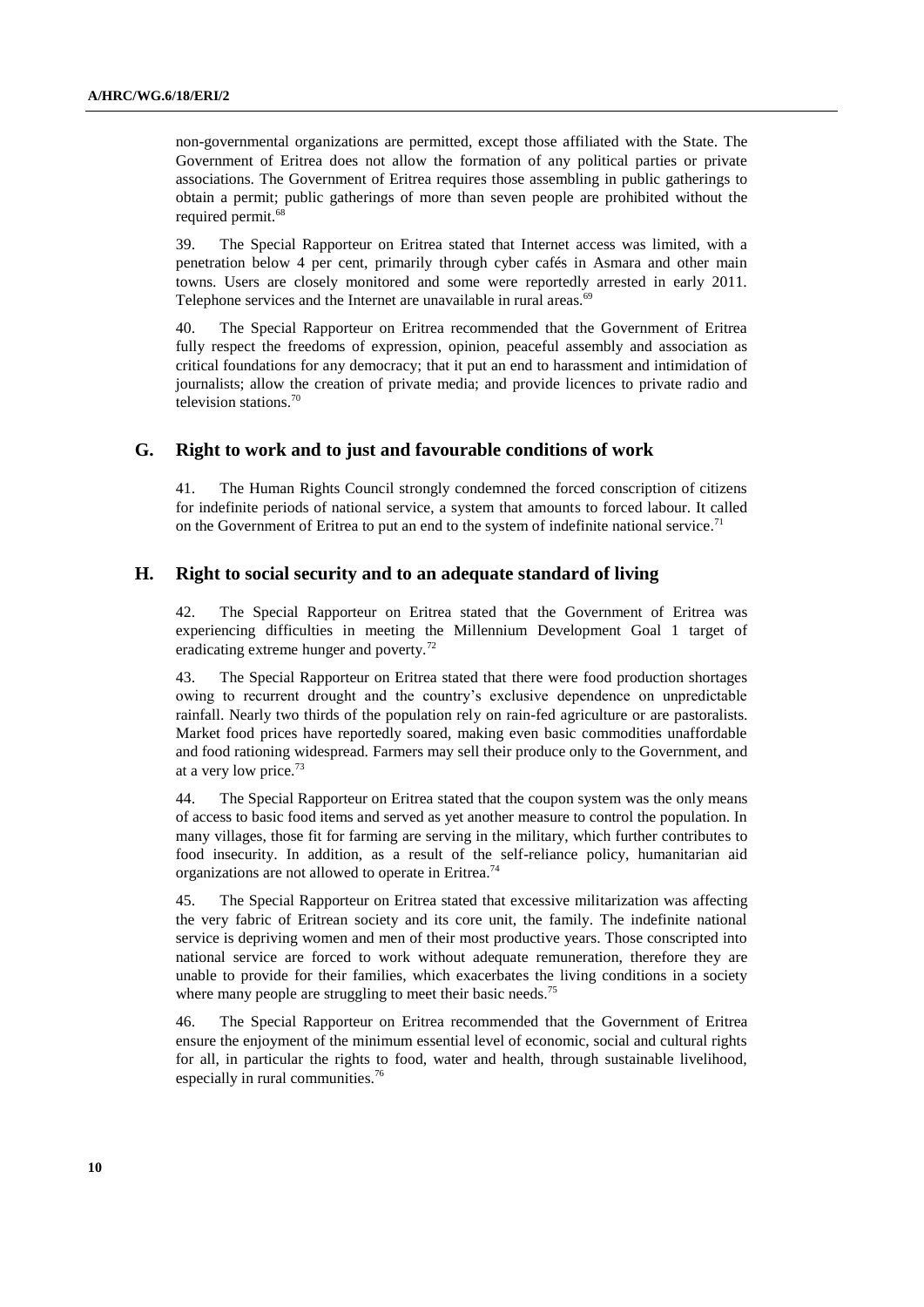#### **I. Right to health**

47. The Special Rapporteur on Eritrea stated that the Government of Eritrea was making steady progress towards achieving the health-related Millennium Development Goals 4, 5 and 6 to reduce child mortality, improve maternal health and combat HIV/AIDS, malaria and other diseases, respectively. United Nations Children's Fund, World Health Organization, United Nations Population Fund and UNDP are working with the Government of Eritrea to improve women's health in an initiative targeting the reduction of the maternal mortality rate. $77$ 

48. The Special Rapporteur on Eritrea stated that medical facilities had deteriorated over the years, with hospitals generally understaffed and underequipped. Despite the decision by the Government of Eritrea to launch a programme to decentralize health care and healthcare facilities, the challenges of providing adequate staff and equipment continue, especially in rural areas.<sup>78</sup>

#### **J. Right to education**

49. The Human Rights Council strongly condemned the compulsory practice of all children undertaking the final year of schooling in a military training camp.<sup>79</sup> It called on the Government of Eritrea to end this compulsory practice.<sup>80</sup>

50. The Special Rapporteur on Eritrea stated that while basic education was compulsory, free and universal, the Government of Eritrea exerted tight control over the curriculum. School children, parents and teachers alike pointed out that a yearly amount of money for school material and uniforms must be paid. It is very difficult for cash-strapped families to pay this sum at the beginning of the school year. Regional colleges, which are administered by the military and linked closely to military training and political indoctrination, are the only option for post-secondary education. Children who do not pass eighth grade are conscripted and sent for military training in Wi'a, including underage children. Children who pass tenth grade are transferred to Sawa for military training.<sup>81</sup>

51. The Special Rapporteur on Eritrea stated that the only university in the country, the University of Asmara, was closed in 2006. She recommended that the Government of Eritrea ensure access to education, particularly higher and academic education, by reopening the University of Asmara.<sup>82</sup>

52. UNESCO stated that the allocation of teachers among the country's six regions was done at the national level, resulting in a more even distribution of teachers. Average pupil/teacher ratios range from 30:1 to 53:1. However, the least experienced teachers are allocated to the most challenging schools.<sup>83</sup>

53. UNESCO stated that the curriculum for kindergarten up to junior level has been revised, and the revised curriculum has already been put into effect. A revised curriculum for the secondary level is being prepared for publication. In this context, progress has been made in upgrading the "teaching-learning process" and the quality of education. Moreover, a study was being undertaken to provide education in the mother tongue up to the junior level; mother-tongue education was previously provided at the elementary level only. To this end, collaboration with partners and concerned parties is necessary.<sup>84</sup>

#### **K. Minorities and indigenous peoples**

54. The Special Rapporteur on Eritrea stated that the Afar have been subjected to extrajudicial killings, enforced disappearances, torture and rape, as well as destruction of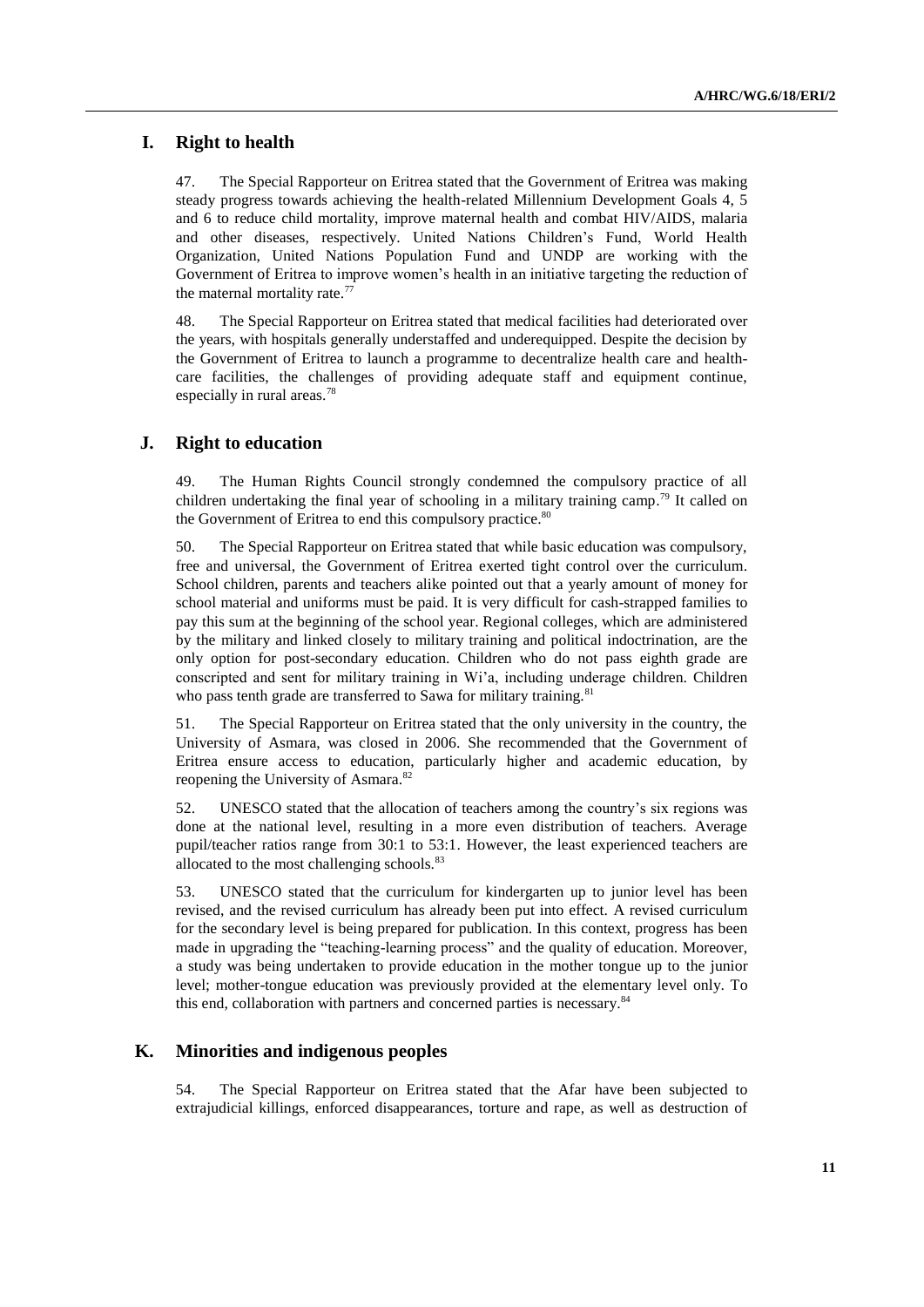their traditional means of subsistence and livelihood and their businesses, and forced into displacement from their traditional territory. Forced military training and national service requiring young Afar women to leave their homes for long periods of time has been criticized. <sup>85</sup> The Afar community consider itself targeted and discriminated against; the Afar region has suffered from lack of development and security for the past 20 years.<sup>86</sup>

55. The Special Rapporteur on Eritrea stated that the Kunama populate the areas along the southern border of Eritrea and consider themselves the first inhabitants of those areas. Their livelihood is based on farming and herding cattle. Since independence, many people from other regions of Eritrea, particularly the highlands, have been encouraged to settle in areas traditionally populated by the Kunama. The Government's policy of turning all land into State property has undermined the clan-based traditional land tenure system of the Kunama people, and led to competition for land between the agro-pastoralist Kunama and the new settlers. 87

56. The Special Rapporteur on Eritrea stated that the Kunama claim that they have been marginalized, a situation that has brought about disparities in their access to such basic social services as health care and education. They are subjected to extrajudicial killings, death in custody, arbitrary arrests and detention, expropriation leading to destruction of their traditional way of life, and displacement.<sup>88</sup> During the border dispute with its southern neighbour, some 4,000 Eritrean Kunama crossed the border in 2000, while others sought refuge in other parts of Eritrea. The numbers have since increased and the Kunama are currently scattered throughout Eritrea and in refugee camps in a neighbouring country.<sup>89</sup>

## **L. Migrants, refugees and asylum seekers**

57. The Special Rapporteur on Eritrea stated that while Eritrea was a refugee-producing country, it also hosted asylum seekers and refugees. The Government of Eritrea is working to provide for the basic needs of refugees, such as education and health care.<sup>90</sup>

## **M. Human rights and counter-terrorism**

58. On 21 October 2011, the Special Rapporteur on the promotion and protection of human rights and fundamental freedoms while countering terrorism, the Special Rapporteur on torture and other cruel, inhuman or degrading treatment or punishment, the Vice-Chair of the Working Group on Arbitrary Detention and Chair-Rapporteur of the Working Group on Enforced or Involuntary Disappearances sent a letter to the Government of Eritrea in relation to their joint study on global practices on secret detention in the context of countering terrorism. They invited the Government of Eritrea to provide information on measures taken to investigate the allegations contained in the joint study and, if found true, to rectify the situation in compliance with international human rights norms and standards, as well as implement the related recommendations and provide any other relevant information.<sup>91</sup>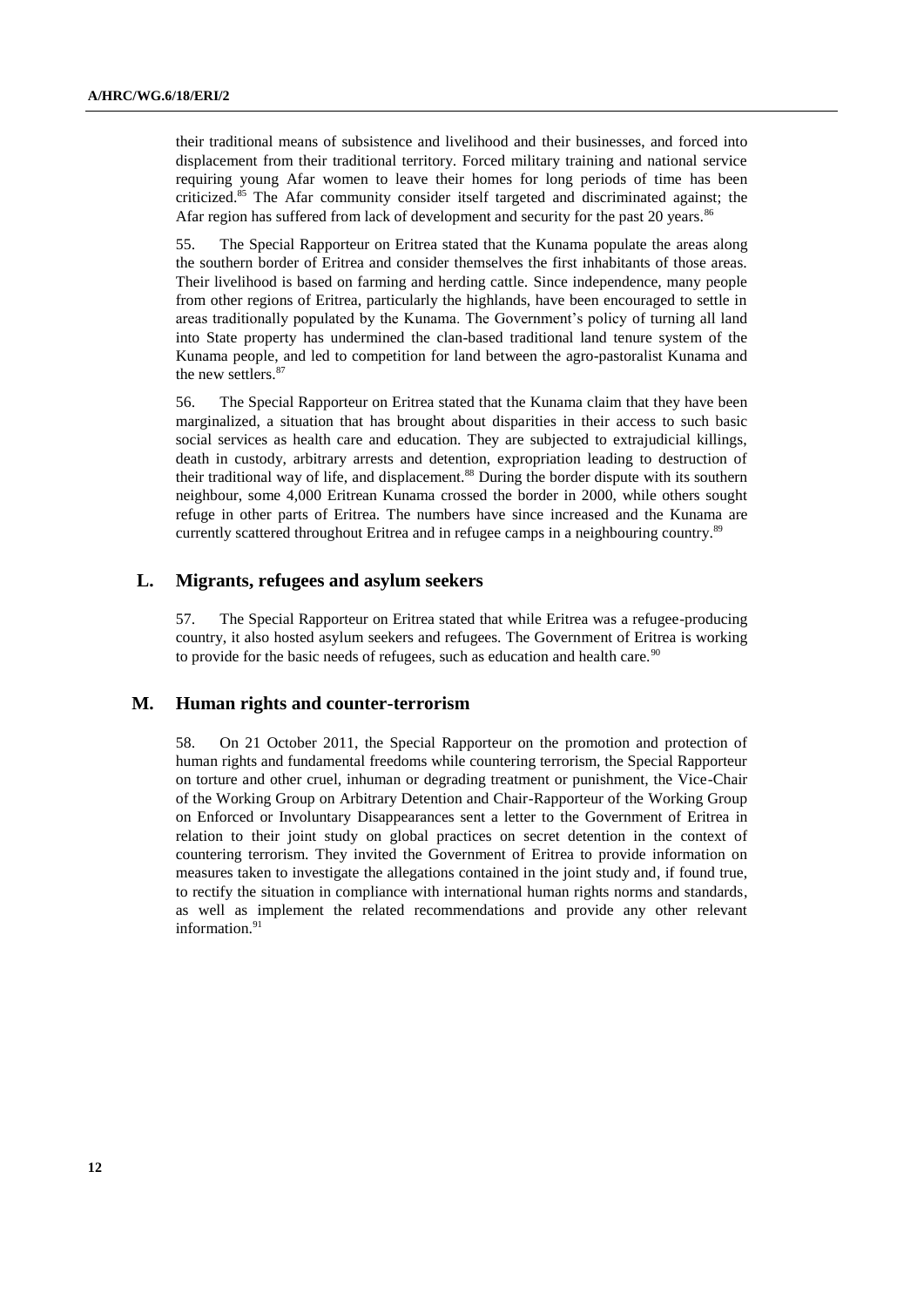#### *Notes*

- $1$  Unless indicated otherwise, the status of ratifications of instruments listed in the table may be found in the official website of the United Nations Treaty Collection database, Office of Legal Affairs of the United Nations Secretariat, [http://treaties.un.org/.](http://treaties.un.org/) Please also refer to the United Nations compilation on Eritrea from the previous cycle (A/HRC/WG.6/6/ERI/2).
- <sup>2</sup> The following abbreviations have been used for this document:

| <b>ICERD</b>      | International Convention on the Elimination of All Forms of Racial                            |
|-------------------|-----------------------------------------------------------------------------------------------|
|                   | Discrimination                                                                                |
| <b>ICESCR</b>     | International Covenant on Economic, Social and Cultural Rights                                |
| <b>OP-ICESCR</b>  | <b>Optional Protocol to ICESCR</b>                                                            |
| <b>ICCPR</b>      | International Covenant on Civil and Political Rights                                          |
| <b>ICCPR-OP 1</b> | <b>Optional Protocol to ICCPR</b>                                                             |
| <b>ICCPR-OP 2</b> | Second Optional Protocol to ICCPR, aiming at the abolition of the death<br>penalty            |
| <b>CEDAW</b>      | Convention on the Elimination of All Forms of Discrimination against<br>Women                 |
| <b>OP-CEDAW</b>   | <b>Optional Protocol to CEDAW</b>                                                             |
| <b>CAT</b>        | Convention against Torture and Other Cruel, Inhuman or Degrading                              |
|                   | <b>Treatment or Punishment</b>                                                                |
| OP-CAT            | Optional Protocol to CAT                                                                      |
| <b>CRC</b>        | Convention on the Rights of the Child                                                         |
| <b>OP-CRC-AC</b>  | Optional Protocol to CRC on the involvement of children in armed<br>conflict                  |
| OP-CRC-SC         | Optional Protocol to CRC on the sale of children, child prostitution and<br>child pornography |
| OP-CRC-IC         | Optional Protocol to CRC on a communications procedure                                        |
| <b>ICRMW</b>      | International Convention on the Protection of the Rights of All Migrant                       |
|                   | Workers and Members of Their Families                                                         |
| <b>CRPD</b>       | Convention on the Rights of Persons with Disabilities                                         |
| <b>OP-CRPD</b>    | <b>Optional Protocol to CRPD</b>                                                              |
| <b>CPED</b>       | International Convention for the Protection of All Persons from Enforced                      |
|                   | Disappearance                                                                                 |

- <sup>3</sup> Individual complaints: ICCPR-OP 1, art 1; OP-CEDAW, art. 1; OP-CRPD, art. 1; OP-ICESCR, art. 1; OP-CRC-IC, art. 5; ICERD, art. 14; CAT, art. 22; ICRMW, art. 77; and CPED, art. 31. Inquiry procedure: OP-CEDAW, art. 8; CAT, art. 20; CPED, art. 33; OP-CRPD, art. 6; OP-ICESCR, art. 11; and OP-CRC-IC, art. 13. Inter-State complaints: ICCPR, art. 41; ICRMW, art. 76; CPED, art. 32; CAT, art. 21; OP-ICESCR, art. 10; and OP-CRC-IC, art. 12. Urgent action: CPED, art. 30.
- <sup>4</sup> Geneva Convention for the Amelioration of the Condition of the Wounded and Sick in Armed Forces in the Field (First Convention); Geneva Convention for the Amelioration of the Condition of Wounded, Sick and Shipwrecked Members of Armed Forces at Sea (Second Convention); Geneva Convention relative to the Treatment of Prisoners of War (Third Convention); Geneva Convention relative to the Protection of Civilian Persons in Time of War (Fourth Convention). For the official status of ratifications, see Federal Department of Foreign Affairs of Switzerland, at www.eda.admin.ch/eda/fr/home/topics/intla/intrea/chdep/warvic.html.
- 5 International Labour Organization Convention No. 29 concerning Forced or Compulsory Labour; Convention No. 105 concerning the Abolition of Forced Labour; Convention No. 87 concerning Freedom of Association and Protection of the Right to Organise; Convention No. 98 concerning the Application of the Principles of the Right to Organise and to Bargain Collectively; Convention No. 100 concerning Equal Remuneration for Men and Women Workers for Work of Equal Value; Convention No. 111 concerning Discrimination in Respect of Employment and Occupation; Convention No. 138 concerning Minimum Age for Admission to Employment; Convention No. 182 concerning the Prohibition and Immediate Action for the Elimination of the Worst Forms of Child Labour.
- <sup>6</sup> International Labour Organization Convention No. 138 concerning Minimum Age for Admission to Employment.
- <sup>7</sup> International Labour Organization Convention No. 169 concerning Indigenous and Tribal Peoples in Independent Countries and Convention No. 189 concerning Decent Work for Domestic Workers.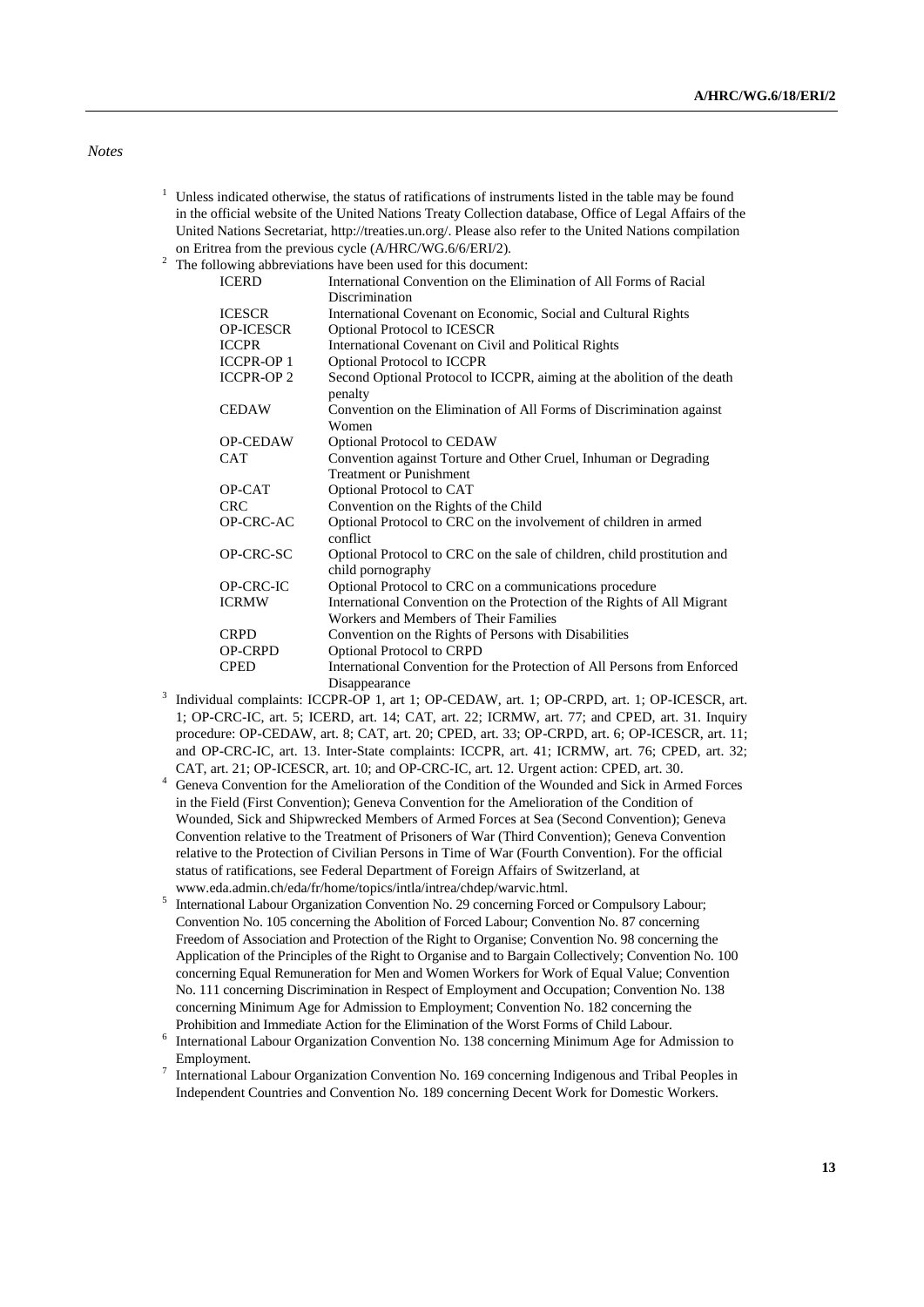- 8 Protocol Additional to the Geneva Conventions of 12 August 1949, and relating to the Protection of Victims of International Armed Conflicts (Protocol I); Protocol Additional to the Geneva Conventions of 12 August 1949, and relating to the Protection of Victims of Non-International Armed Conflicts (Protocol II); Protocol Additional to the Geneva Conventions of 12 August 1949, and relating to the Adoption of an Additional Distinctive Emblem (Protocol III). For the official status of ratifications, see Federal Department of Foreign Affairs of Switzerland, at www.eda.admin.ch/eda/fr/home/topics/intla/intrea/chdep/warvic.html.
- 9 Protocol to Prevent, Suppress and Punish Trafficking in Persons, Especially Women and Children, supplementing the United Nations Convention against Transnational Organized Crime.
- <sup>10</sup> 1951 Convention relating to the Status of Refugees and its 1967 Protocol, 1954 Convention relating to the Status of Stateless Persons, and 1961 Convention on the Reduction of Statelessness.
- <sup>11</sup> A/HRC/23/53, para. 28.
- <sup>12</sup> UNESCO submission to the UPR on Eritrea, paras. 19 and 36.
- <sup>13</sup> Ibid., para. 22.
- <sup>14</sup> A/HRC/23/53, para. 37.
- <sup>15</sup> A/HRC/23/53, para. 107 (b) and (c).
- <sup>16</sup> Human Rights Council resolution 23/21, para. 3 (l).
- <sup>17</sup> A/HRC/23/53, para. 38.
- <sup>18</sup> A/HRC/23/53, para. 8.
- <sup>19</sup> Human Rights Council resolution 23/21, p. 2, 15th preambular para.
- <sup>20</sup> Ibid., para. 6.
- <sup>21</sup> A/HRC/23/53, para. 29.
- <sup>22</sup> A/HRC/23/53, para. 107 (w).
- $23$  The following abbreviations have been used for this document:

| <b>CERD</b>  | Committee on the Elimination of Racial Discrimination                |  |
|--------------|----------------------------------------------------------------------|--|
| <b>CESCR</b> | Committee on Economic, Social and Cultural Rights                    |  |
| HR Committee | Human Rights Committee                                               |  |
| <b>CEDAW</b> | Committee on the Elimination of Discrimination against Women         |  |
| <b>CAT</b>   | Committee against Torture                                            |  |
| <b>CRC</b>   | Committee on the Rights of the Child                                 |  |
| <b>CMW</b>   | Committee on the Protection of the Rights of All Migrant Workers and |  |
|              | <b>Members of Their Families</b>                                     |  |
| <b>CRPD</b>  | Committee on the Rights of Persons with Disabilities                 |  |
| <b>CED</b>   | Committee on Enforced Disappearances                                 |  |
| <b>SPT</b>   | Subcommittee on Prevention of Torture                                |  |
|              |                                                                      |  |

- <sup>24</sup> For the titles of special procedures, see www.ohchr.org/EN/HRBodies/SP/Pages/Themes.aspx and www.ohchr.org/EN/HRBodies/SP/Pages/Countries.aspx.
- $^{25}$  A/HRC/23/53, para. 31.
- <sup>26</sup> Ibid., para. 107 (w).
- <sup>27</sup> Opening Statement by Navi Pillay, High Commissioner for Human Rights, to the Human Rights Council 20th Special Session, Geneva, 18 June 2012, available from http://www.ohchr.org/en/NewsEvents/Pages/DisplayNews.aspx?NewsID=12245&LangID=E.
- <sup>28</sup> Human Rights Council resolution 23/21, para. 3 (j).
- A/HRC/23/53, para. 107 (x).
- <sup>30</sup> Ibid., para. 68.
- <sup>31</sup> Human Rights Council resolution 23/21, para. 2 (a).
- $^{32}$  Ibid., para. 3 (a).
- A/HRC/23/53, para. 43.
- $^{34}$  Ibid., para. 107 (e).
- Ibid., para. 54.
- <sup>36</sup> Ibid., para. 107 (l).
- $^{37}$  Ibid., para. 107 (j).<br> $^{38}$  Ibid. para. 51
- Ibid., para. 51.
- <sup>39</sup> Ibid., para. 52.
- $^{40}$  Ibid., para. 50.
- <sup>41</sup> Ibid., paras. 45 and 46.